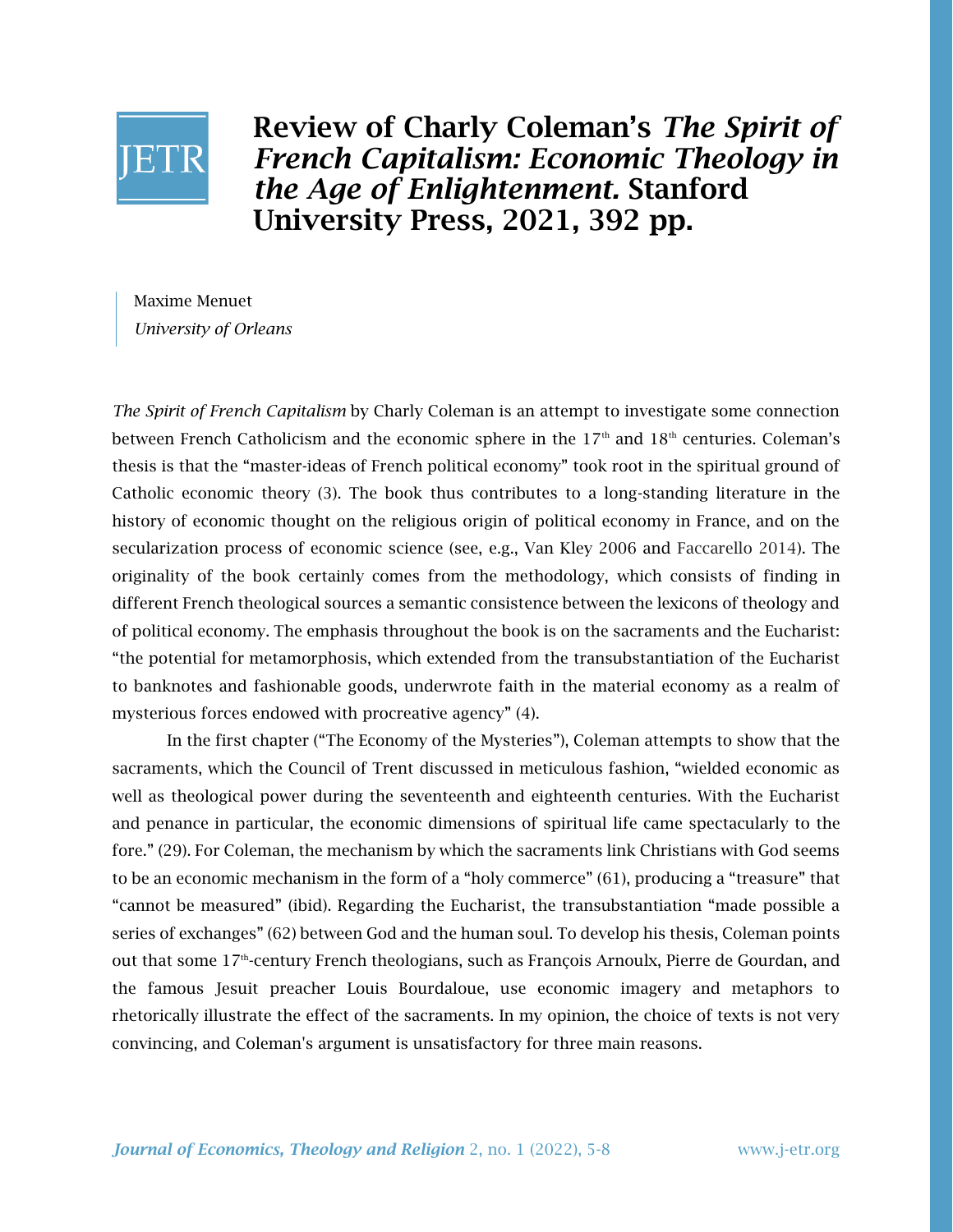## *Review of The Spirit of French Capitalism*

First, it was acknowledged long before Trent that by the mystery of the Cross, Christ "paid our debts" (56). The dynamic of salvation triggered by the Incarnation is indeed like the redemption of a mortgage secured by a signed-document, and that Christ redeemed with his blood the money pledged to the devil at the time of original sin (see Todeschini 2019). Indeed, St. Paul declared that Christ "erased the certificate of debt, with its obligations, that was against us and opposed to us, and has taken it away by nailing it to the cross" (Colossians 2:14). Second, according to French theologians of the  $17<sup>th</sup>$  century and in particular St. John Eude, the communion of the Eucharist proceeds to the identification of man with Jesus Christ ("I am crucified with Christ, nevertheless I live; yet not I, but Christ liveth in me," Galatians 2:20). Thus the communion of the Eucharist is very far from being an economic *exchange* in the sense of the economists of the 17<sup>th</sup> century: the Eucharist is an *exchange* of an ontological nature, whereas a commercial or economic *exchange* is above all anthropological. Third, the Eucharist is, according to the Scholastic tradition, "the unity of the faithful in ecclesial communion" (Thomas Aquinas, *Summa Theologiae,* III, 80), and reflects the inner connection between the sacramental and the ecclesial bodies of Jesus Christ, which St. Paul emphasized (1 Corinthians 10:16-7). Thus, the Eucharist is not just an individual link (or *exchange*) between man and God, as Coleman asserts, but an essential part of the edification of the Church and the unity of humanity.

Following the same methodology of semantic analysis, Coleman studies in the second chapter ("Perpetual Penance and Frequent Communion") the well-known book of the Jansenist Antoine Arnauld, *De la fréquente communion* (1643), which "casts the question in explicitly materialist language, coupling biblical allusions with medical and financial analogies" (75). From my perspective, the use of words from the economic sphere in Arnauld's work is often overestimated. One must keep in mind that Jansenism, like most of the French theological movements of the  $17<sup>th</sup>$  century, is part of the pastoral renewal, which Henri Brémond called "École Française de la spiritualité" (the French School of spirituality). Against this background, the work of leading Jansenists such as Arnauld, Blaise Pascal, or Pierre Nicole, should not be dissociated from the experience of Port-Royal, in which the transmission of theological knowledge and pedagogy with the famous school "Petite-Ecole" were prominent.

The subsequent chapters are more oriented towards political economy issues. Four topics are studied in succession: speculation, usury, consumption, and luxury. In the third chapter ("The Spirit of Speculation"), Coleman shows how the representation of paper-money, introduced by the System of John Law in France, was closely related to the one of theological transubstantiation. According to this "Eucharistic-alchemical complex of representation" (104), transubstantiation or paper-money are changes of nature: bread and wine are transformed into the body and blood of Christ, and a piece of paper into money (105). This line seems difficult to follow. Transubstantiation is indeed seen as a definitive change of nature of the bread and wine by the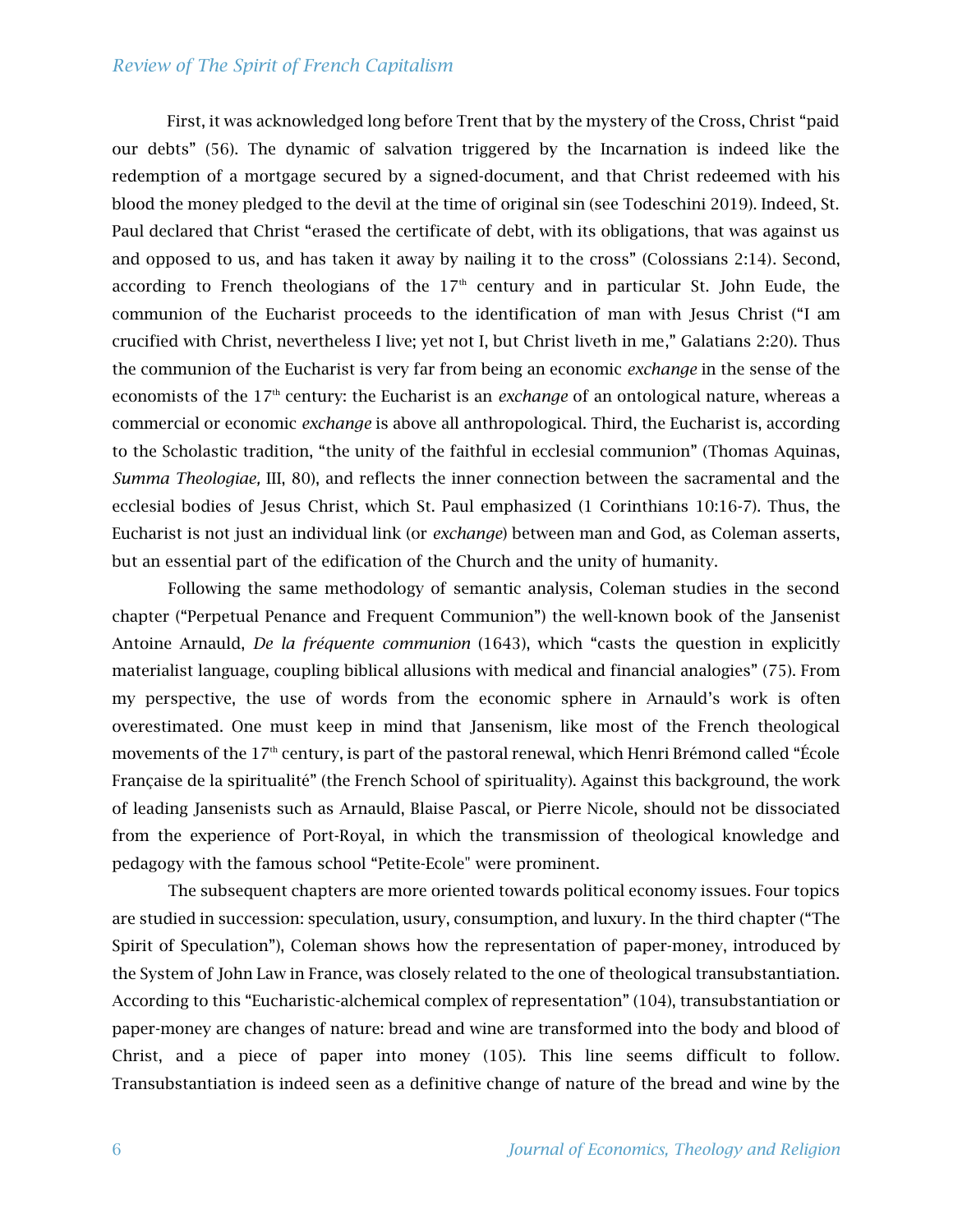Spirit, whereas the change of nature of paper into money is motivated for reasons of convenience and modernity, and the "System" depends on the public confidence. But public confidence could not be decreed contrary to the faith, and the bankruptcy of the System showed how difficult it was to keep paper-money issues. This was precisely what the Physiocrats, which are not mentioned, were to decry: paper-money could not be self-sufficient as money, because for money to be accepted as a pledge in trade, it had to remain linked to precious metals. It would be useful to study in detail the theoretical debates that followed Law's experience in France between "cartelism" and "metallism" in Joseph Schumpeter (1954)'s meaning.

Chapter four ("Usury Redeemed"), which is the least innovative, makes a parallel between the practice of usury and the act of forgiving sins: "when economic theologians advanced positions for and against usury, they did so in a manner that recalled the mechanisms of penance and the Eucharist" (143), so that they "approached the legality of financial interest in light of virtues of faith, hope, and charity" (144). In this context, Coleman rightly considers, as many historians have done (see Orain 2014), Jansenist theologians as key authors to the dissemination of usury ideas at the turn of the  $17<sup>th</sup>$  and  $18<sup>th</sup>$  centuries. However, the analysis of the Jansenist movement is incomplete. For example, in analyzing the Jansenist's clandestine journal—*Les nouvelles ecclésiastiques*—the arguments against usury shift from dogmatic opposition, as Coleman details, to purely economic opposition in the 1740s and 1750s, particularly during the quarrel between the Jansenists and Montesquieu and his *Esprit des lois* (1748).

Chapter five ("The Cult of Consumption") is the most interesting, from my point of view. Coleman focuses on devotional objects, such as medals, pious images, crucifixes, rosaries, and so forth, arguing that the accumulation of such religious objects "often preceded that of decidedly secular goods and heralded a more perfect pleasure" (178). For example, he considers the rosary as a manufactured good that produces an individual pleasure of a spiritual order through meditation and prayer: "the rosary, like the economy in which it figured, was at once spiritual and material" (201), it "acted like a commodity" (207). Hence, the psychological mechanism by which the agents accumulate devotional goods would precede the accumulation of consumer goods, which is one of the bases of the origin of capitalism.

The last chapter ("Luxury and The Origins of The Fetish") focuses on the issue of terrestrial luxury, by surveying the Augustinian tradition (with Nicole and Pascal), the new philosophers (with Jean-Jacques Rousseau), and the first economists (with the Physiocrat school and A. R. J. Turgot). The question of luxury is precisely analyzed through the change of perspective in the writings of the time between subsistence and *jouissance* (230). However, two shortcomings in Coleman's analysis should be noted. First, the notion of *jouissance*, and particularly in the words of Pascal and Nicole—the *delectation*—has nothing to do with the concept of *jouissance* for Physiocrats. Delectation for Jansenists is an ontological effect of grace